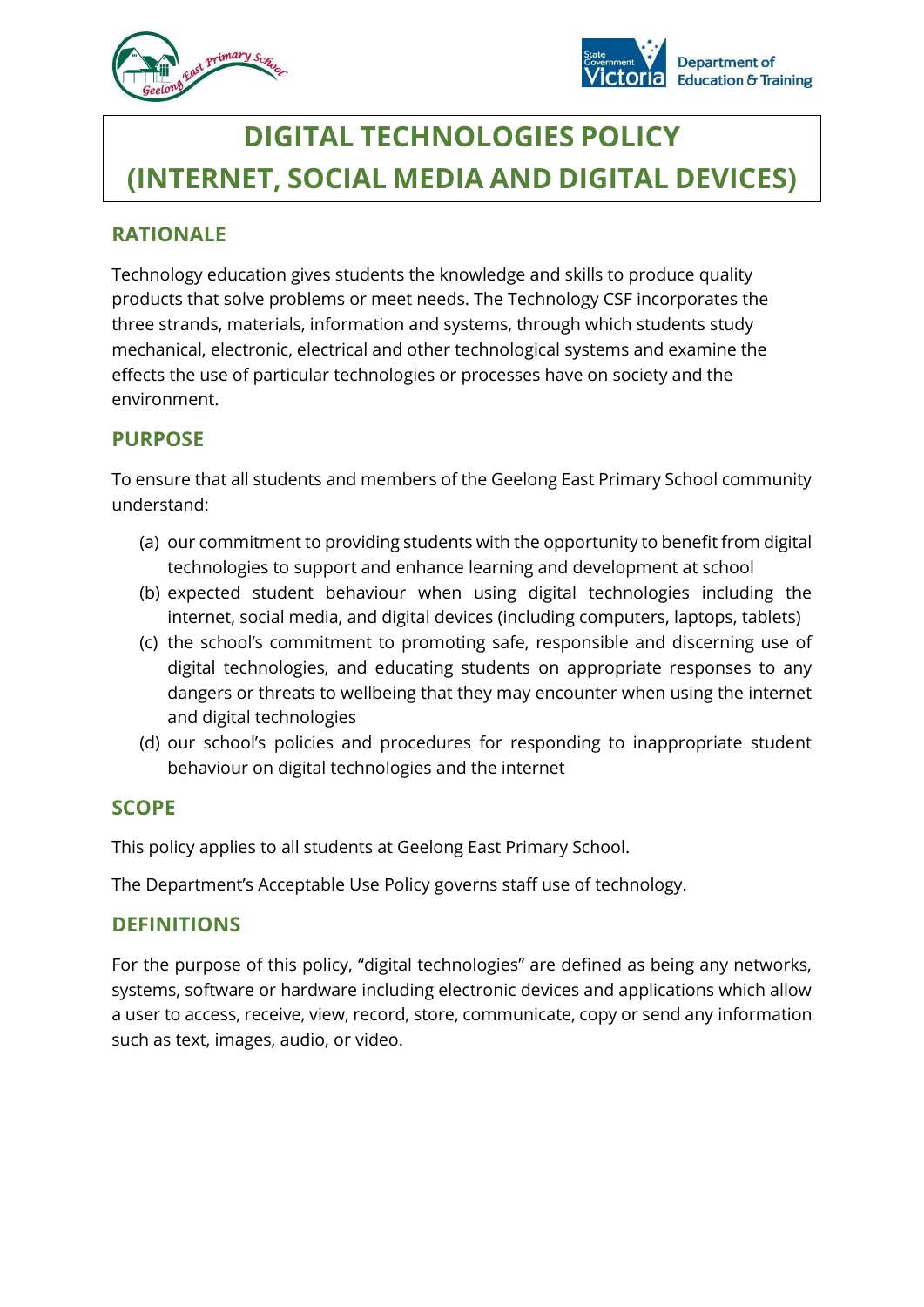



# **POLICY**

## **Vision for digital technology at our school**

Geelong East Primary School understands that digital technologies including the internet, apps, computers and tablets provide students with rich opportunities to support learning and development in a range of ways.

Through increased access to digital technologies, students can benefit from enhanced learning that is interactive, collaborative, personalised and engaging. Digital technologies enable our students to interact with and create high quality content, resources and tools. It also enables personalised learning tailored to students' particular needs and interests and transforms assessment, reporting and feedback, driving new forms of collaboration and communication.

Geelong East Primary School believes that the use of digital technologies at school allows the development of valuable skills and knowledge and prepares students to thrive in our globalised and inter-connected world. Our school's vision is to empower students to use digital technologies to reach their personal best and fully equip them to contribute positively to society as happy, healthy young adults.

#### **iPads at Geelong East Primary School**

Classes at Geelong East Primary School are delivered with the use of iPads.

Geelong East Primary School provide 1:1 iPads for all student from Foundation to Year 2 and operates a Bring Your Own Device (BYOD) program, from Years 3 to Year 6. Where families are unable to provide a BYOD device, the school will provide use of an iPad at no cost to students or families.

Please note that Geelong East Primary School does not have insurance to cover accidental damage to students' iPads, and parents/carers are encouraged to consider obtaining their own insurance for their child's iPad.

#### **Safe and appropriate use of digital technologies**

Digital technology, if not used appropriately, may present risks to users' safety or wellbeing. At Geelong East Primary School, we are committed to educating all students to be safe, responsible and discerning in the use of digital technologies, equipping them with skills and knowledge to navigate the digital age.

At Geelong East Primary School, we:

- use online sites and digital tools that support students' learning, and focus our use of digital technologies on being learning-centred
- restrict the use of digital technologies in the classroom to specific uses with targeted educational or developmental aims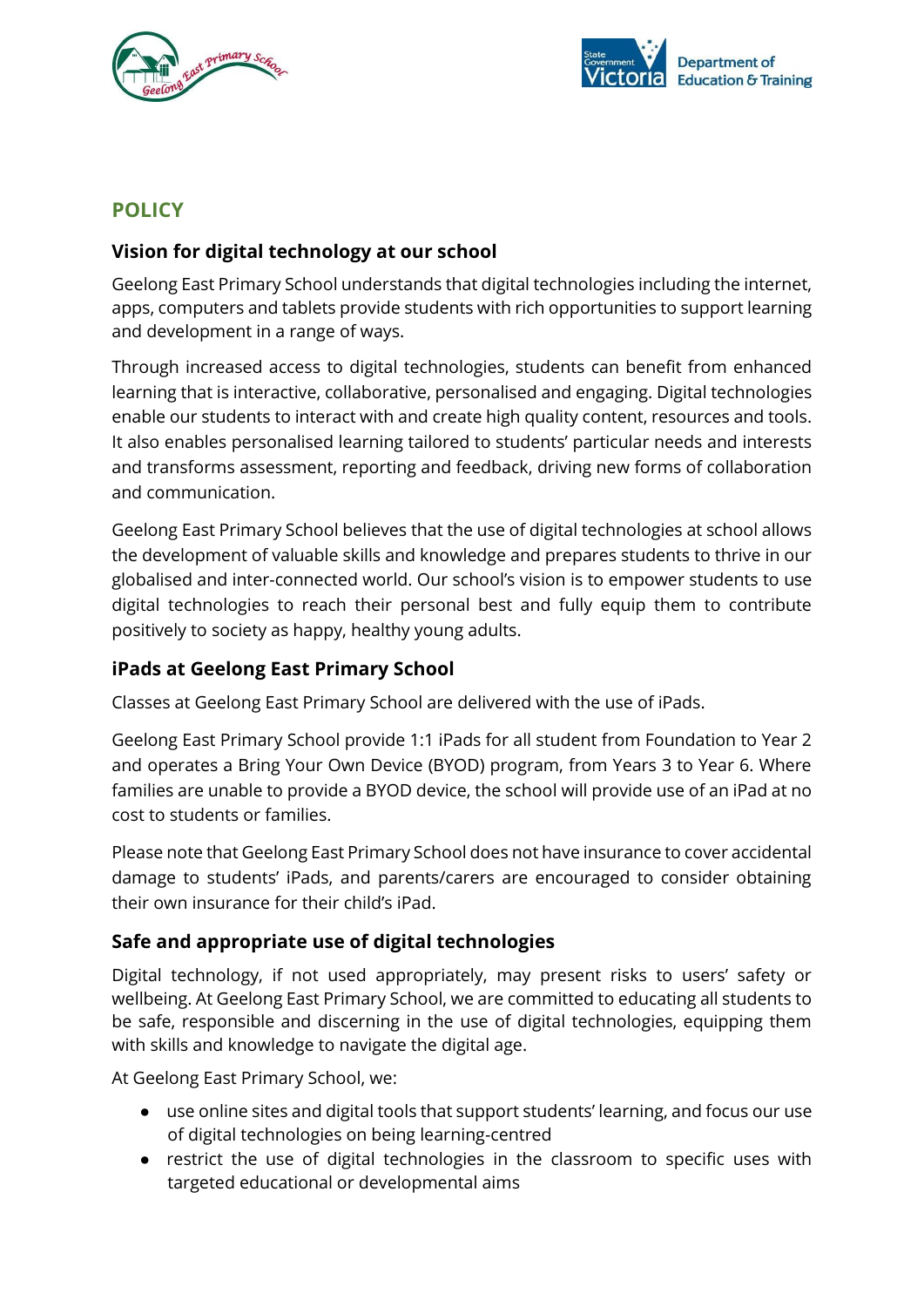



- supervise and support students using digital technologies in the classroom
- effectively and responsively address any issues or incidents that have the potential to impact on the wellbeing of our students
- have programs in place to educate our students to be promoting safe, responsible and discerning use of digital technologies
- educate our students about digital issues such as online privacy, intellectual property and copyright, and the importance of maintaining their own privacy online
- actively educate and remind students of our *Student Engagement* policy that outlines our School's values and expected student behaviour, including online behaviours
- have an Acceptable Use Agreement outlining the expectations of students when using digital technology at school
- use clear protocols and procedures to protect students working in online spaces, which includes reviewing the safety and appropriateness of online tools and communities, removing offensive content at earliest opportunity
- educate our students on appropriate responses to any dangers or threats to wellbeing that they may encounter when using the internet and other digital technologies
- provide a filtered internet service to block access to inappropriate content
- refer suspected illegal online acts to the relevant law enforcement authority for investigation
- support parents and carers to understand safe and responsible use of digital technologies and the strategies that can be implemented at home through regular updates in our newsletter and annual information sheets.
- We agree to explore ways of making links with local community organisations to create consistent messages about cyber safety and the smart, safe and responsible use of technologies

Distribution of school owned devices to students and personal student use of digital technologies at school will only be permitted where students and their parents/carers have completed a signed Acceptable Use Agreement.

It is the responsibility of all students to protect their own password and not divulge it to another person. If a student or staff member knows or suspects an account has been used by another person, the account holder must notify their classroom teacher or the leader of ICT as appropriate, immediately.

All messages created, sent or retrieved on the school's network are the property of the school. The school reserves the right to access and monitor all messages and files on the computer system, as necessary and appropriate. Communications including text and images may be required to be disclosed to law enforcement and other third parties without the consent of the sender.